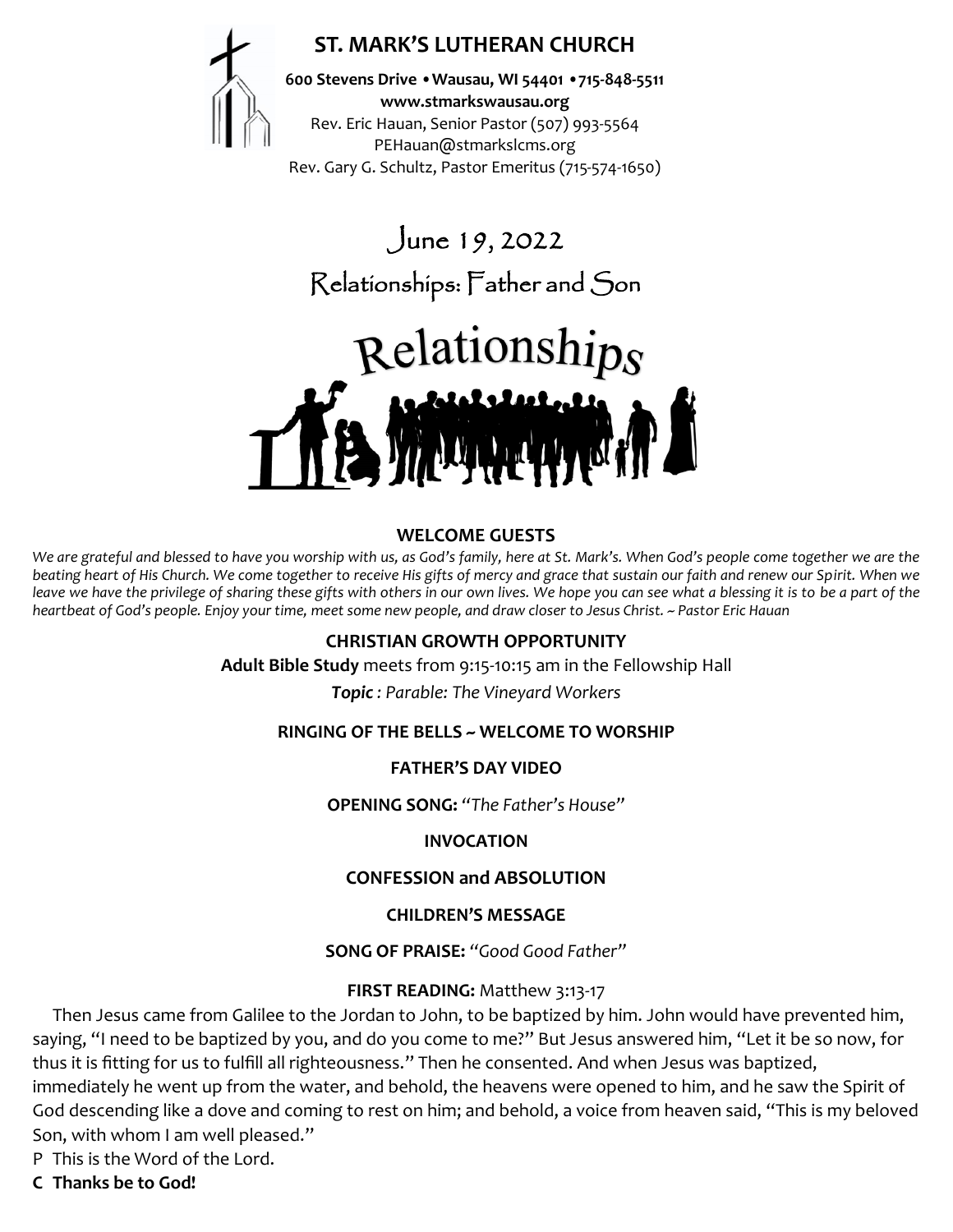#### **SECOND READING:** John 17:1-26

When Jesus had spoken these words, he lifted up his eyes to heaven, and said, "Father, the hour has come; glorify your Son that the Son may glorify you, since you have given him authority over all flesh, to give eternal life to all whom you have given him. And this is eternal life, that they know you, the only true God, and Jesus Christ whom you have sent. I glorified you on earth, having accomplished the work that you gave me to do. And now, Father, glorify me in your own presence with the glory that I had with you before the world existed.

"I have manifested your name to the people whom you gave me out of the world. Yours they were, and you gave them to me, and they have kept your word. Now they know that everything that you have given me is from you. For I have given them the words that you gave me, and they have received them and have come to know in truth that I came from you; and they have believed that you sent me. I am praying for them. I am not praying for the world but for those whom you have given me, for they are yours. All mine are yours, and yours are mine, and I am glorified in them. And I am no longer in the world, but they are in the world, and I am coming to you. Holy Father, keep them in your name, which you have given me, that they may be one, even as we are one. While I was with them, I kept them in your name, which you have given me. I have guarded them, and not one of them has been lost except the son of destruction, that the Scripture might be fulfilled. But now I am coming to you, and these things I speak in the world, that they may have my joy fulfilled in themselves. I have given them your word, and the world has hated them because they are not of the world, just as I am not of the world. I do not ask that you take them out of the world, but that you keep them from the evil one. They are not of the world, just as I am not of the world. Sanctify them in the truth; your word is truth. As you sent me into the world, so I have sent them into the world. And for their sake I consecrate myself, that they also may be sanctified in truth.

"I do not ask for these only, but also for those who will believe in me through their word, that they may all be one, just as you, Father, are in me, and I in you, that they also may be in us, so that the world may believe that you have sent me. The glory that you have given me I have given to them, that they may be one even as we are one, I in them and you in me, that they may become perfectly one, so that the world may know that you sent me and loved them even as you loved me. Father, I desire that they also, whom you have given me, may be with me where I am, to see my glory that you have given me because you loved me before the foundation of the world. O righteous Father, even though the world does not know you, I know you, and these know that you have sent me. I made known to them your name, and I will continue to make it known, that the love with which you have loved me may be in them, and I in them."

P This is the Word of the Lord.

#### **C Thanks be to God!**

#### **CREED: Meaning from the First Article**

I believe that God has made me and all creatures; that He has given me my body and soul, eyes, ears, and all my members, my reason and all my senses, and still takes care of them.

He also gives me clothing and shoes, food and drink, house and home, wife and children, land animals, and all I have. He richly and daily provides me with all that I need to support this body and life.

He defends me against all danger and guards and protects me from all evil. All this He does only out of fatherly, divine goodness and mercy, without any merit or worthiness in me. For all this it is my duty to thank and praise, serve and obey Him. This is most certainly true.

#### **SERMON SONG:** *"How He Loves"*

#### **SERMON**

#### **PRAYERS FOR THE FAMILY OF GOD**

#### **THE LORD'S PRAYER**

#### **ANNOUNCEMENTS**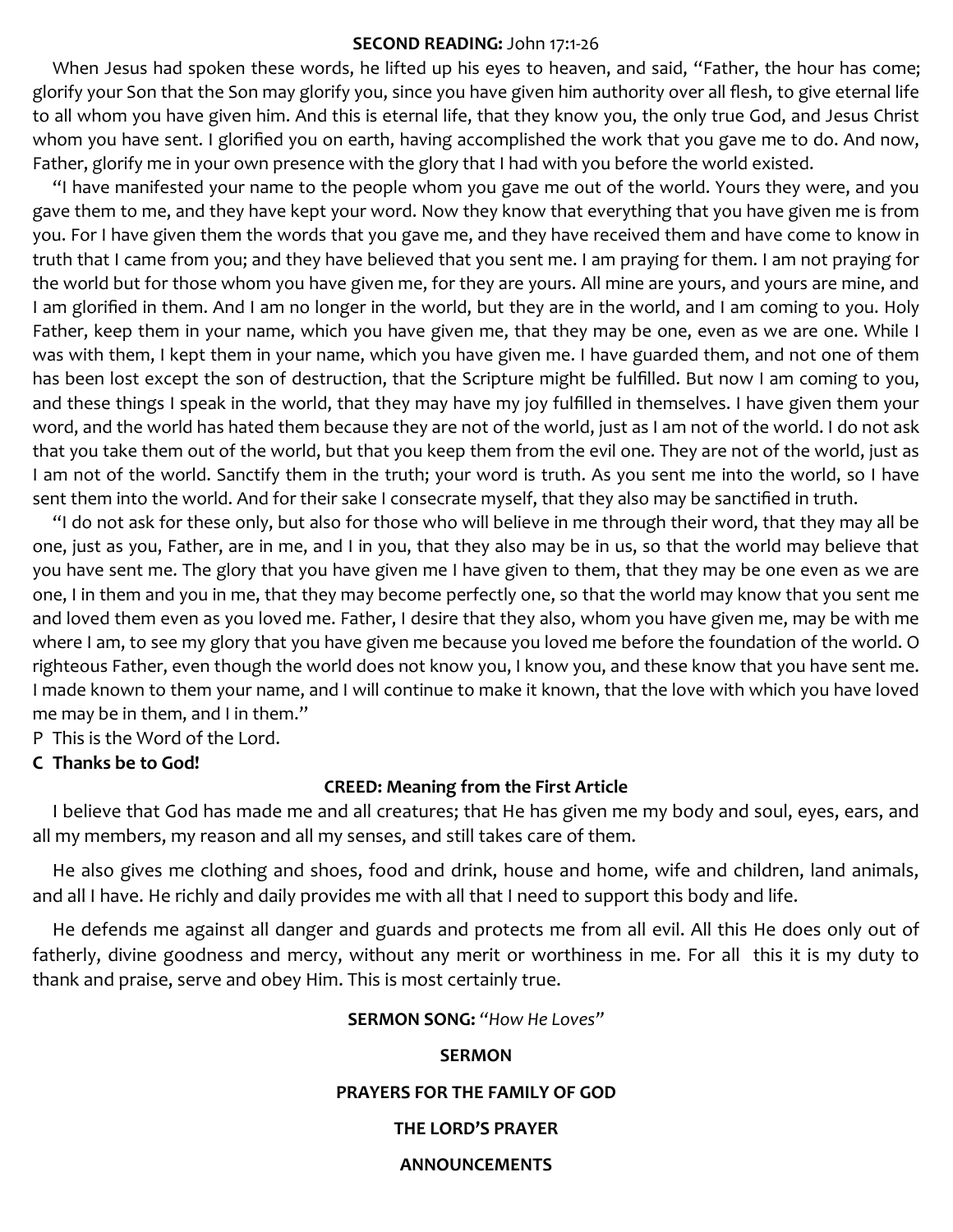#### **OFFERING / INFO SLIDES**

#### **RITE OF FELLOWSHIP**

*(Please indicate if you are a member or visitor in the Rite of Friendship books and if you will be joining us for Holy Communion. If visiting please leave us a means to contact you as we would love to follow up with you.)*

#### **WORDS OF INSTITUTION**

#### **HOLY COMMUNION**

*We believe Christ's body and blood are truly present in the bread and wine of this Sacrament for the forgiveness of sins to all who believe. If you share this belief, please join us in celebrating the meal of God's family – Holy Communion, please receive the wafer in the palm of your hand. (The cups with white juice are for those who have requested them. Gluten-Free wafers are available upon request.).*

#### **COMMUNION SONGS**

*"How Deep The Father's Love For Us" "O Come To The Altar"*

#### **BLESSING and BENEDICTION**

**CLOSING SONG:** *"Goodness Of God"*

#### **DISMISSAL**

P Wherever you go, Christ is sending you. Wherever you are, Christ has put you there. Go in peace to love and serve the Lord.

**C Thanks be to God.**

**GREETERS READERS** Ginny Kottke & Ella Holmes Burnell & Jeanette Utecht Steve Herring Rachel Olson **POWERPOINT COMMUNION ASSISTANTS** Derek Simon Michael Deedon Ginny Kottke & Ella Holmes Rita Woller & Rachel Olson **USHERS ALTAR GUILD** Ken Berndt, Kevin Schroeder, Todd Hass, Michael Deedon Sue Berndt & Mary Schultz Brad Peck, Roger Block, Chris Dahlke, Tyler Woller, Jim Wilkerson

#### **BOUQUET**

Today's bouquet is given by Henry Jennejohn in honor of the veterans in our congregation and our country.

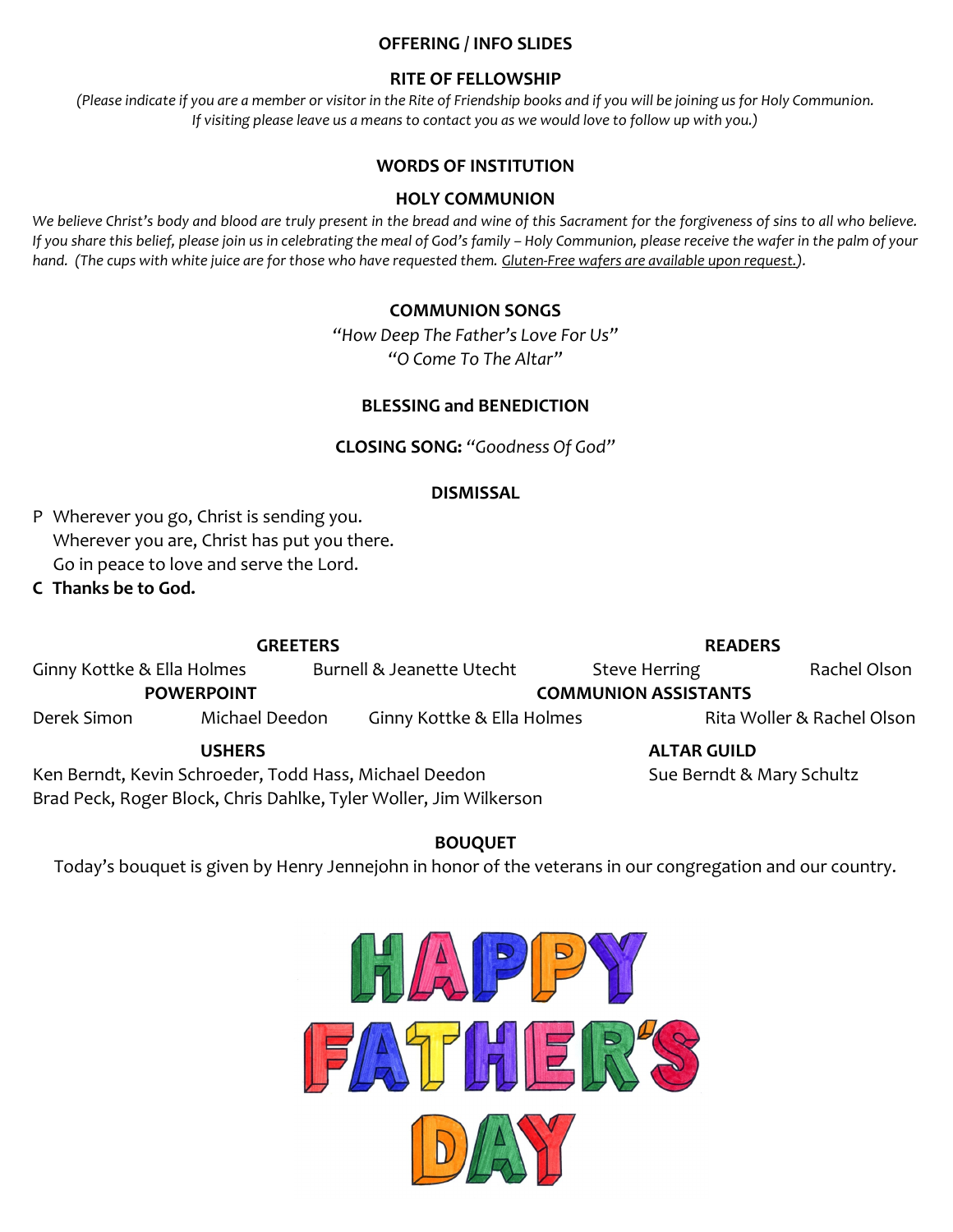#### **Please keep the following people in our prayers:**

**Medical / Health Concerns:** Lyle & Sandy Royce, Marge Raddatz, Tom Yelton, Carla Haebig, Jenny Garcia, Steve Herring, Raphael Klein, Vienna Haunschild, granddaughter of Phyllis Koppa, Barb Langbecker, baby Mila, baby Madilyn the great Niece of Lee & Fran, Perry Redeker, Paul Michalski for healing from surgery, Cindy Barton for ankle surgery, Fred Fuchs who is having hip surgery this coming week.

**Battling Cancer**: Leslie Anklam.

**Recovery:** Marlene Giese, Shirley Bremer, Deb Block.

# **Ongoing Events**

| <b>Sunday:</b><br>6:00 pm Women's Bible Study / Topic is Hebrews                                                |
|-----------------------------------------------------------------------------------------------------------------|
| <b>Monday:</b><br>8:00 am Orphan Grain Train                                                                    |
| Tuesday:<br>6:30 am Men In Action Bible study / Topic on June 21st: Hebrews                                     |
| <b>Wednesday:</b><br>1:00 pm Son-Shine Bible study - Women's Group /<br>Topic on June 22nd: The 'Lost' Parables |
| Thursday:                                                                                                       |

5:00 pm PEW Sisters (meets every other Thurs.) **Next Meeting will be held on June 30th**

# **Summer New Member Class**

Our next new member class will be on

**Saturday, August 27th from 9:00 - 2:00**

If you want to sign up, please call Pastor Eric or Jean at 715-848-5511, Ext. 1 to get your name on the list.



**All pictures have been delivered and are sitting on the counter behind the coffee maker.**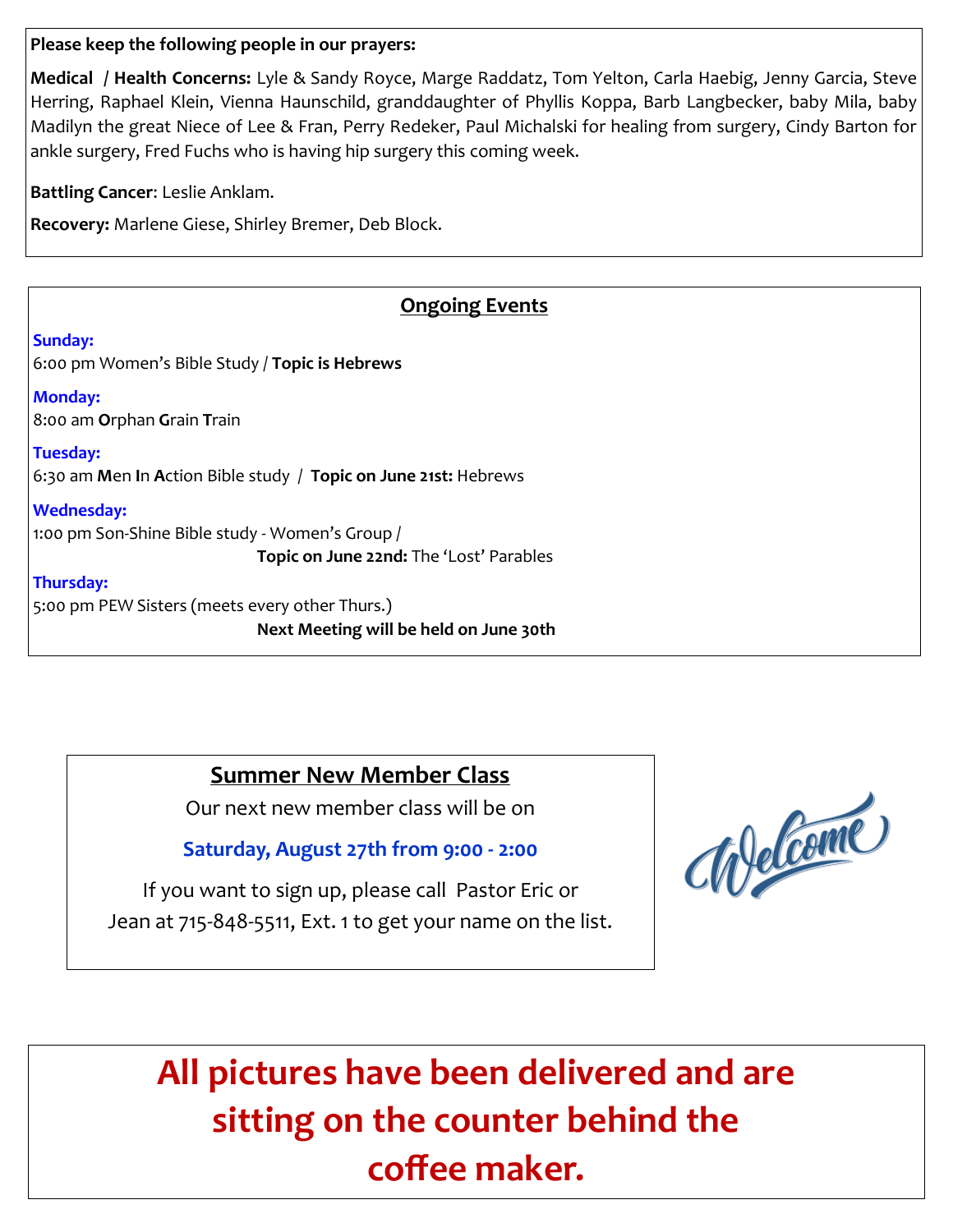# **Tuition Assistance**

**In need of a bit of financial help for the upcoming school year's tuition?** We may have a fund that could help. The application is on St. Marks website St. Mark's Lutheran Church - [Wausau, WI \(stmarkswausau.org\).](https://stmarkswausau.org/) Simply fill out the forms and return to the office in an envelope noted: **attn. Sharon Rezin**. If the website is not an option, please contact Sharon at 715-848-5511 ext. #4 for a paper copy to be sent to you. The available funds get divided by the number of applicants, so please don't miss the deadline. Have your application turned in by **August 1st, 2022.** 

#### **PEW Sisters 2022 Schedule**

June 30 July 7 (no class 7/21) August 4, 18 September 1, 15, 29 October 6, 20 November (no class 11/3) 10, 17 December 1, 15 (no class 12/29)



#### **COFFEE HOUR VOLUNTEERS**

We are looking for volunteers to set up & bring snacks for Bible study on Sunday between services during the summer months until the end of August. We will have a sign up

sheet located on bulletin board in the kitchen. Questions? Call Jean in the office at 715-848-5511, Ext 1.



# **Clothing Give Away School Age Clothes Needed**

The Men In Action (MIA) Bible Study group is holding their annual School Clothing Give Away on August 12th from 5-7pm. We need new & good, clean used clothing for school aged kids (Pre-K to Senior High). Please bring your clean clothing into church **by Sunday, August 7th**. We are also taking monetary gifts to purchase new underclothing and socks. Use the envelope in the Narthex for this donation. Thank you for being awesome! (Hit those garage sales!)

2022 St. Mark's Softball Schedule - Div. 2 (all games played at Sunnyvale Softball Complex, 1000 S 66th Ave., Wausau)

| Date      | Time | <b>Field</b> | <b>Playing</b>                 |
|-----------|------|--------------|--------------------------------|
| June 19th | 8:30 | 3            | The Lawn Rangers               |
| June 26th | 6:30 | 2            | <b>Christ Community Church</b> |
| June 26th | 8:30 | 2            | The Lawn Rangers               |
| July 10th | 6:30 | 3            | JaMars                         |
| July 17th | 7:30 | 2            | <b>Immanuel Baptist Church</b> |
| July 24th | 8:30 | 3            | Good Ol Boys                   |
|           |      |              |                                |



Ladies! Please join Nan Schultz as she leads a **12 week Bible Study on Sunday nights on at 6:00 pm.** The study is on the book of Hebrews, from a Bible Study series called " Life Lessons with Max Lucado, Book of Hebrews." Please call Nan with any questions 715-370-0208. See you there!